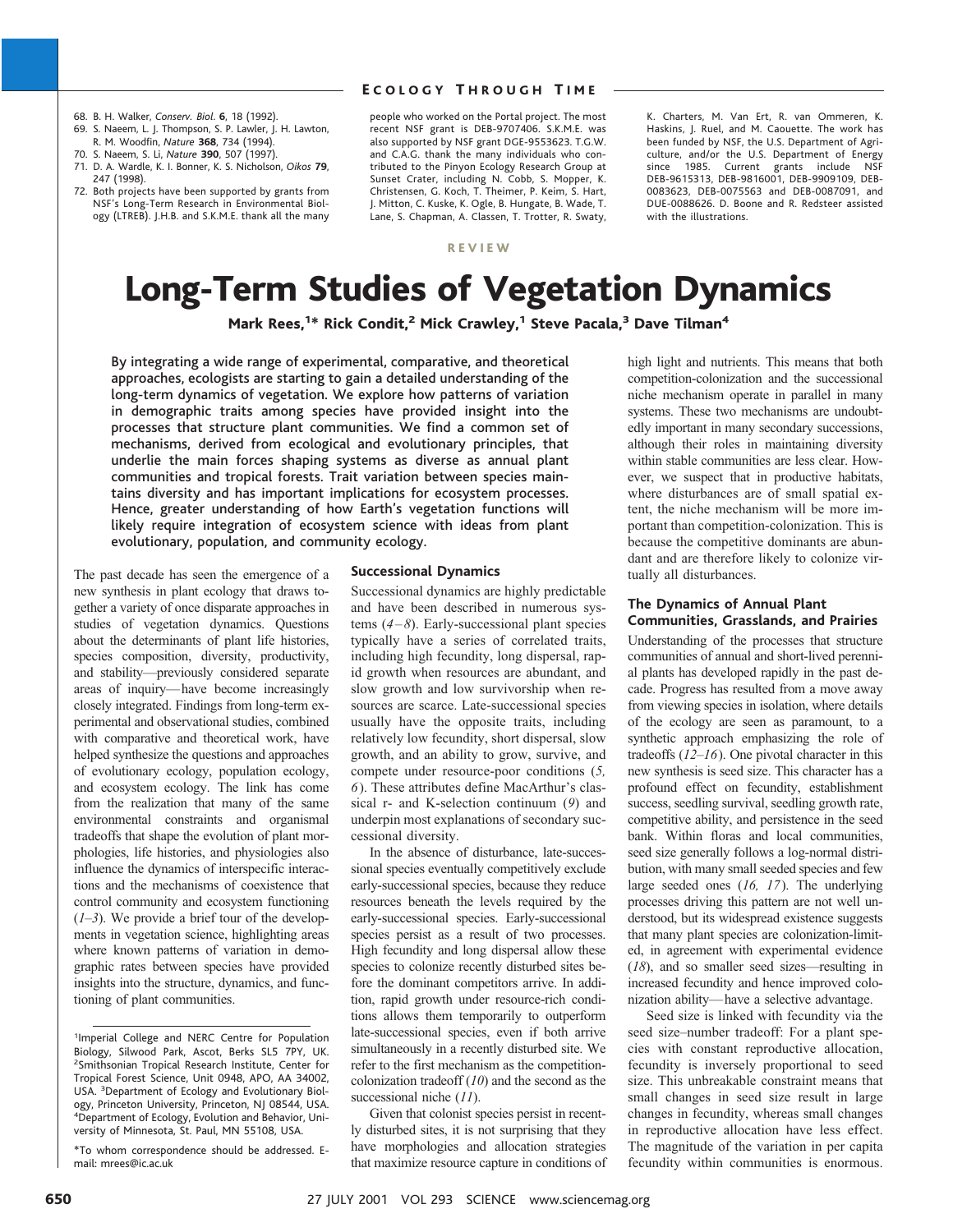In Jakobsson and Eriksson's study of 72 grassland species, for example, average per capita seed production varied from 8 to 5711 seeds per plant across a range of life histories (*16*). These differences in per capita seed production were inversely related to seed size, as expected. The advantages of producing large seeds come through increased seedling establishment success and competitive ability (*13, 15, 16, 19*). These two observations lead to a competition-colonization tradeoff, where small-seeded species are good colonists (because of their high seed production) but poor competitors (because of their small seed reserves). In contrast, largeseeded species are good competitors but poor colonists. Combining this idea with the analysis of a 10-year spatially structured data set led Rees *et al.* (*14*) to conjecture that the competition-colonization tradeoff could be an important mechanism maintaining diversity in annual plant communities.

Given its links with so many demographic parameters, it is not surprising that seed size has also been linked with patterns of relative abundance in several communities. Guo *et al*., analyzing 18 years of census data from permanent quadrats, found a negative relation between seed size and abundance (*20*), as have other short-term studies (*15, 19, 21, 22*), although this is not always the case (*23, 24*). The relations are typically triangular in form, with large-seeded species having low abundance while small-seeded species show a wide range of abundances. The inverse relation between fecundity and seed size undoubtedly plays an important role in determining this pattern. However, several other processes also linked with seed size are thought to be important. For example, smallseeded species often have long-lived seeds (*25*) and often suffer lower rates of predation (*26, 27*). In addition, small-seeded species often produce small plants, and so a greater number may be packed into a given area (*28*).

In desert annual communities, most species have long-lived seeds, and this is thought to allow coexistence via the storage effect (*29*). Using a combination of long-term observational studies (10 years), experiments, and theoretical modeling, Venable and colleagues have shown that small-seeded species have much higher variation in fecundity from year to year than do large-seeded species, and this selects for increased dormancy and efficient predictive germination (*12, 30, 31*). This pattern of lifehistory variation is consistent with the theory that dormancy and large seed size are partially substitutable bet-hedging strategies (*32*). Predictive germination allows smaller-seeded species to have greater germination in years of higher reproductive success, and to limit their losses when conditions are unfavorable. Largerseeded plants buffer population dynamics because greater parental nutrient supply allows

## ECOLOGY THROUGH TIME

seedlings to establish under less favorable conditions, but this comes at a cost, because fewer seeds can be produced when conditions are more favorable. For coexistence to occur via the storage effect, shifts in competitive ability between years and species-specific germination responses to temporal variation are required. Both of these conditions appear to be met (*30, 31*), which suggests that coexistence is promoted via the storage effect, because long-lived seeds allow species to exploit different temporal niches.

Against this elegant backdrop of tradeoffs, there is considerable variance about the estimated relations. For example, Jakobsson and Eriksson could attribute only  $\sim$ 40% of the variation in per capita seed production to seed and plant size (*16*). Much of the unaccounted 60% of the variation is undoubtedly related to interspecific niche differences in seasonal phenology, allocation strategies, resource requirements, and plant architecture, to name a few possibilities. The importance of niche differences in maintaining diversity has been implicated in many studies. For example, Turnbull *et al.* tested the predictions of the competition-colonization hypothesis using a guild of annual plants (*13*). In an experiment where seeds of eight species were added to quadrats in equal numbers, the large-seeded species were found to dominate the community when sowing density was high. This is consistent with the idea that large seed size confers a competitive advantage, as assumed by the competition-colonization model. However, even at the highest sowing density, where colonization limitation of the dominant competitors was removed, the inferior competitors were not excluded from the system, suggesting the presence of species-specific niches (*13*). The niche dimensions thought to be important in this system are growth rate, seasonal phenology, and rooting depth.

Similar niche dimensions are important in the perennial prairie grasslands of North America (*33*). Addition of seed of 54 grassland perennial species to native prairie plots led to a sustained 80% increase in plant species richness over a 4-year period (*34*). Plots with greater initial species richness were invaded by fewer of the added species. Invader success also depended on the initial abundances of plant functional groups in the plots, but in this case, successful establishment was independent of seed size. This suggests that local biotic interactions and recruitment dynamics jointly determined the diversity and composition of these low-nitrogen prairie communities (*34*).

Recent theoretical studies on spatially structured competitive systems have highlighted the potential importance of short-range dispersal in allowing coexistence (*35*). Unlike the competition-colonization hypothesis, where competitively inferior species must produce more seeds or disperse them further, this work has demonstrated the importance of rapid exploitation

strategies. An exploiter species has local dispersal, fast growth, early maturation, and small adult size. These traits allow an inferior competitor to exploit gaps in the vegetation efficiently. This pattern of trait variation appears to occur in many annual communities where small-seeded species produce small plants, achieve high densities, and have rapid growth rates, but exhibit no obvious morphological features for dispersal. It also occurs in perennial grasslands, where some species have high growth rates and high allocation to vegetative spread via rhizomes. This complex pattern of traits is clearly related to the successional niche, where dominance of the early-successional species in recently disturbed sites depends on rapid growth. The role of exploitation strategies in communities of long-lived plants is currently an open question.

A corollary of the competition-colonization tradeoff is that recruitment of the competitively dominant plant species should be seed-limited (*36*). This, in turn, means that herbivores that reduce seed production are more likely to reduce the population density of dominant competitors than that of subordinate competitors. Results from long-term experiments involving seed addition and 10-year herbivore exclusion in mesic grassland in southeast England do not support these predictions. On the contrary, seed limitation was commoner among the nondominants than expected, and no evidence of seed limitation among the dominants was found; these results strongly suggest that a competition-colonization tradeoff cannot promote diversity in this system (*37*), although it is consistent with the successional niche hypothesis. However, one finding was consistent with the competition-colonization tradeoff: Where seed limitation was demonstrated, it was correlated with seed size. In a guild of 20 fugitive herb species, only three proved to be seed-limited, but these were the species with the three largest seed sizes. The insect herbivores that reduce seed production in these three species are likely, therefore, to depress average plant population density.

The general effect of herbivores on plant species richness is thought to be positive, but there are counterexamples (*38*). Much of the theory of plant-herbivore dynamics rests on the existence of a tradeoff between palatability and competitive ability (*39*). Plant species that grow fastest in the absence of herbivory are assumed to do so because they invest in growth rather than defense (*40*). These palatable species are predicted to reduce diversity when herbivores are absent by outcompeting the more slowgrowing species (*41*). In such a system, selective feeding by herbivores could change the identity of the dominant plant (e.g., an unpalatable species replaces the palatable species), but on its own, selective herbivory cannot promote plant species richness. To do this, herbivory must act in a frequency-dependent or density-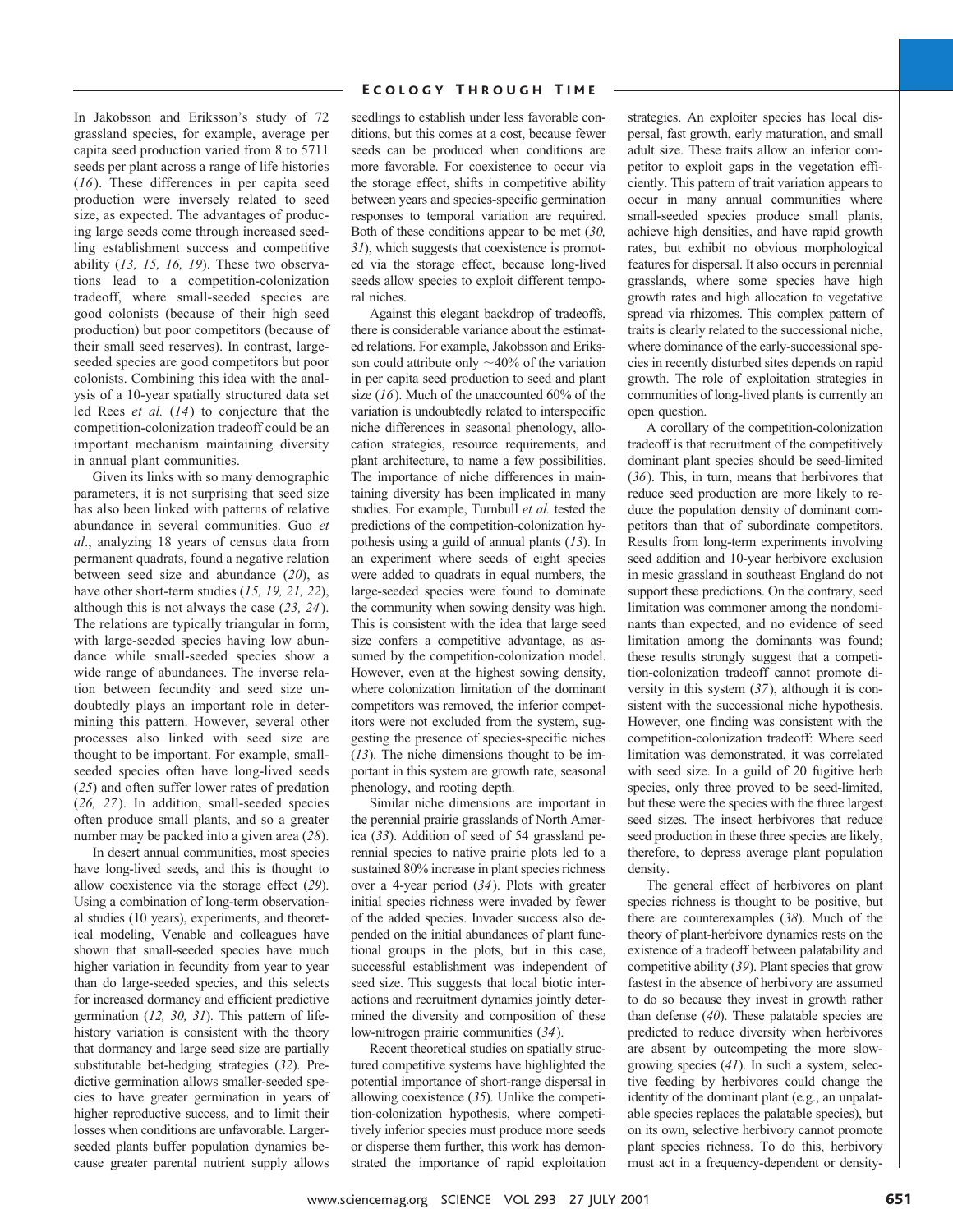dependent manner, so that the palatable species gains some form of rare-species advantage and is not competitively excluded by the ungrazed plant (*42*). There is a growing literature on the indirect effects of herbivores on community dynamics as mediated by altered rates and patterns of nutrient cycling (*43–45*). The roles of pathogens (*46*) and mycorrhizae (*47*) in vegetation dynamics are also attracting increasing attention.

### **Temperate and Tropical Forest Communities**

Many studies in vegetation dynamics have focused on annuals and short-lived perennials, because it was thought that trees were so long-lived that there was no prospect of obtaining important insights into the community dynamics of forests. Advances in theoretical modeling linked to long-term, painstaking monitoring of mortality and recruitment in forest plots have revolutionized the field (*48– 50*). In addition to this work, the existence of a detailed fossil record allows us to explore questions concerning the historical determinants of species richness.

The extent of tree diversity varies considerably according to region. There are tens of coexisting canopy species in a typical stand in North America or Europe, whereas there are hundreds in a typical stand in the tropics. Explanations of this pattern fall into two groups. Species-packing hypotheses posit that diversity is constrained at lower levels in the temperate zone than in the tropics, and that diversity is

near the upper feasible bound in all places. In contrast, macroevolutionary hypotheses contend that diversity is constrained solely by the regional balance between speciation and extinction rates. Thus, temperate-zone diversity is well beneath the theoretical limits to species packing because extinction rates are higher in the temperate zone than in the tropics, or speciation rates are lower, or both.

Temperate forest trees provide a unique example in which compelling evidence points to the macroevolutionary explanations. Pleistocene glaciation was most severe in Europe (where advancing glaciers pushed temperate trees against the Alps), intermediate in North America, and least severe in east Asia (*51*). Tree diversity is currently highest in temperate east Asia, intermediate in North America, and lowest in Europe (e.g., 729 species in 177 genera in temperate east Asia, 253 species in 90 genera in eastern North America, 68 species in 37 genera in western North America, and 124 species in 43 genera in Europe). Moreover, the pattern of diversity appears to be one of differential removal of species from an initially similar pre-Pleistocene flora. The fossil record of trees is remarkably good in all regions and supports this interpretation. For example, only 29% of the 180 fossil genera in Europe survived from the mid-Tertiary to the present, versus 47% of the 75 fossil genera in western North America, 82% of the 60 fossil genera in eastern North America, and 96% of the 122 fossil genera in northern and east-central Asia (*51*). This pattern of differential extinction ex-

plains most, but not all, of the current diversity gradient from Asia to Europe. Additional evidence implicates higher supply rates of species in Asia relative to North America, caused by the proximity and connectivity of temperate and tropical forests (*51*). Both explanations imply that temperate forest diversity, at least in North America and Europe, is well beneath the theoretical limits to species packing.

Recent long-term studies point to two factors that are important worldwide in maintaining diversity in forests: gap-phase succession and microhabitat specialization. Gapphase succession is ubiquitous in forests and underpins most explanations of successional diversity (*4, 6*). The successional niche mechanism is the dominant factor in mesic habitats with low fire frequency, because colonizing propagules of late-successional species are usually already present when gaps form (*11, 52, 53*). In xeric habitats with stand-destroying fires, the competition-colonization mechanism may be dominant (*54*). Compared to late-successional species, earlysuccessional species tend to have long-dispersal, low-density wood, which leads to rapid growth in height, short longevity, early maturation, short-lived leaves, low specific leaf area (ratio of leaf mass to surface area), high rates of mortality under resource deprivation, and low total leaf area per unit mass (*50, 55–57*) (Fig. 1). Mechanistic models of several temperate forests explain how these attributes contribute to successional diversity and are routinely used as management tools



·He Mean Dispersal Distance (m) Be BC<br>SM<br>RO  $RM$ .wF  $16$ •WA YB 32

**Fig. 1.** Tradeoffs among tree species in a forest in the northeastern United States. The horizontal axes show highlight growth in height (time from seedling to 3 m in height) and low-<br>light survivorship (5light survivorship year survivorship for a sapling 1 cm in diameter). The vertical axis gives the amount of shade cast by an individual tree [difference between the spatial integral of ln (% of full

sun) over the individual's shadow and the corresponding integral for full sun]. The thickness of the bars shows the mean dispersal distance (scale at upper right; note that bar thickness is inversely related to mean dispersal distance). The striping pattern on the bars gives the low-light growth in height (scale at the bottom). Abbreviations: Be, beech (*Fagus grandifolia* Ehrh.); He, eastern hemlock [*Tsuga canadensis* (L.) Carr.]; SM, sugar maple (*Acer saccharum* Marsh.); RM, red maple (*Acer rubrum* L.); YB, yellow birch (*Betula alleghaniensis*); WP, white pine (*Pinus strobus* L.); RO, red oak (*Quercus rubra* L.); BC, black cherry (*Prunus serotina* Ehrh.); and WA, white ash (*Fraxinus americana* L.).

Time to 3 m Height at 1% Light (yr)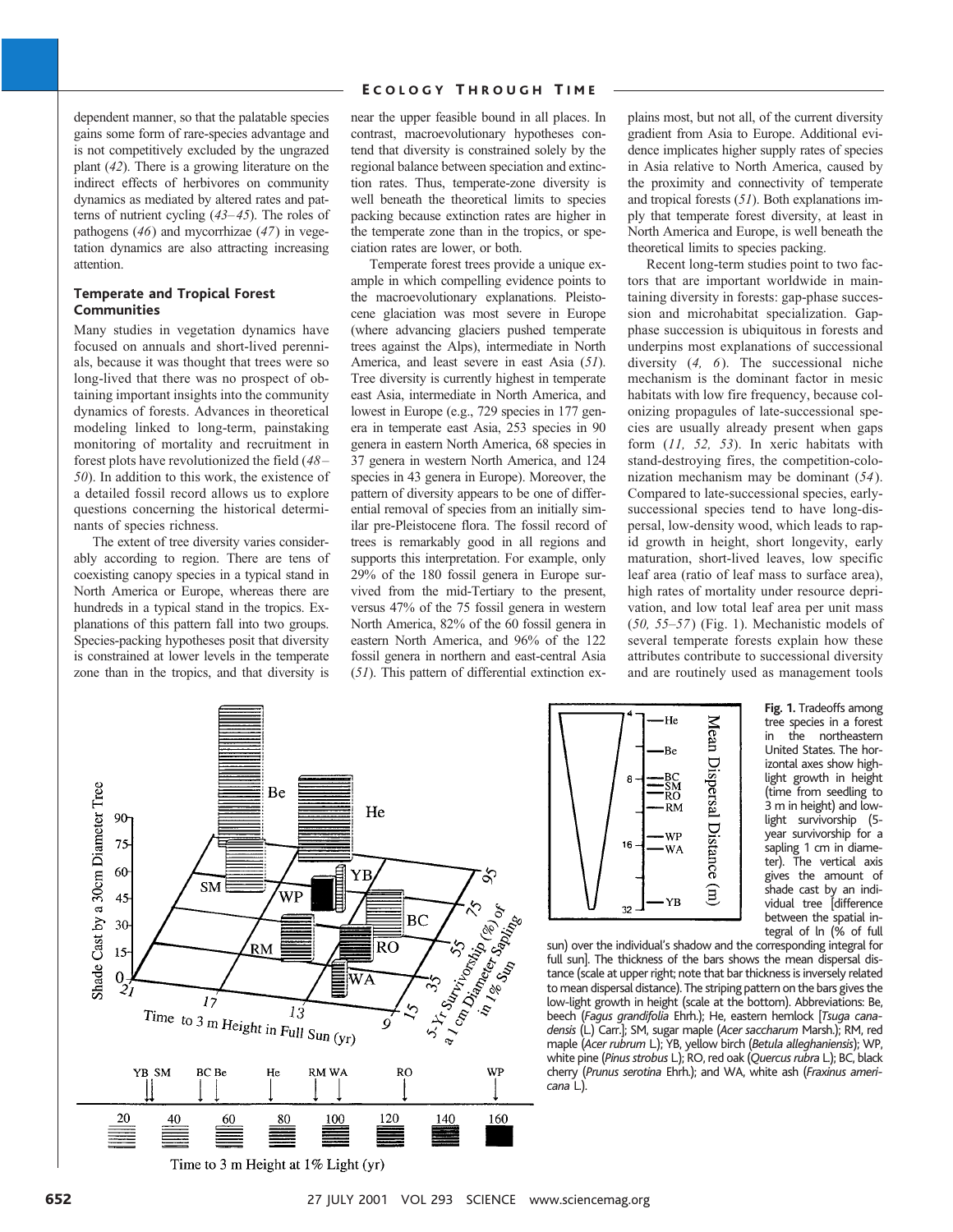(*50*). A number of studies suggest the existence of additional tradeoffs among plant attributes that may also affect successional diversity (*6, 25, 50, 57*).

Each successional strategy persists by specializing in a particular part of the endogenous heterogeneity created by single tree deaths and larger disturbances. Tree species also coexist by specializing in exogenous heterogeneity created by spatially variable topography, climate, and the geological parent material of soils. The descriptive study of associations among tree species and attributes of the physical environment has a long history in ecology, and is now beginning to gain a quantitative and mechanistic foundation (*58–60*). The problem of exogenous heterogeneity is more difficult than the successional problem, not only because it requires the study of several linked locations, but also because successional diversity is always present and must be separated from the effects of the heterogeneous physical environment.

Nonetheless, studies to date indicate that habitat specialization, particularly in response to differential water availability, is an important mechanism at large spatial scales (*58*). One surprise is that spatial variation in soil fertility is caused by tree species composition as well as by purely physical processes. Nitrogen is the primary limiting nutrient in temperate forests, and the rate of nitrogen mineralization depends strongly on the lignin-to-nitrogen ratio of leaf litter (*61*). Species differ in lignin-to-nitrogen ratio, causing the nitrogen availability to vary from tree to tree by more than a factor of 2 (*62*). These differences in litter chemistry are not obviously related to successional status or shade or drought tolerance, and the implications of litter feedbacks for the regulation of species composition are not well understood.

Life-history tradeoffs and the coexistence of species are also central themes in tropical forest ecology. But assembling demographic data from such diverse forests has been a challenge. Only a few long-term studies have been able to examine life-history variation in a large number of species from a single community. The paradigm of life-history variation has led tropical biologists to examine correlations among demographic traits: Shade tolerance correlates with slow growth, high survival, large seed size, and relatively low fecundity, whereas the ability to colonize disturbed sites associates with fast growth, low survival, and many small seeds (*63–68*). Rapid growth and high fecundity allow pioneer species to colonize canopy openings quickly, but the cost is poorly defended leaves and wood (*65, 69*), so mortality is high. At the opposite extreme are species that invest in well-protected leaves, wood, or roots, allowing persistence for many decades as saplings, but the cost is slower growth and larger seeds that are poorly dispersed. These tradeoffs fit the successional niche theory (*11*), which states that pioneers outgrow shade-tolerant species in high light but cannot survive in low light (*65, 70*). The competition-colonization tradeoff (*10*), although present, is probably not important, because shade-tolerant species as a group are abundant and readily colonize small disturbances such as treefall gaps (*71*). Individual species of shade-tolerant trees, however, are highly dispersal-limited (*72–74*), so the argument (*75*)



**Fig. 2.** Growth at juvenile size versus growth at adult size in tree species at Barro Colorado Island, Panama, on a log-log scale (dbh, diameter at breast height). The generally positive trend suggests that life history (as reflected by growth) is consistent through development; however, the relation is weak and triangular in form. Many species have very low growth rate as juveniles but high growth rate as adults. Species such as *Chrysophyllum cainito* and *Tachigali versicolor* shift life history as they develop. [Redrawn from data in (*76*)]

that large-scale loss of habitat could lead to extinction is relevant to individual species of shade-tolerant trees.

Whether the single axis from colonizer to shade-tolerant species adequately describes life-history variation in tropical trees has been a subject of debate. For instance, intensive studies of entire communities in Panama and Malaysia showed that the association among colonizing ability, high growth, and low survival holds in saplings but gradually breaks down in larger trees: Species that are shade-tolerant and slow-growing when small can be either fast-growing or slow-growing as adults (*66, 76*) (Fig. 2). Long-term work on a small set of species has similarly documented developmental shifts in life-history strategy (*77, 78*). Thus, descriptions of demographic patterns and tradeoffs within sites have produced a solid body of theory on life-history variation. The next step is to show whether this variation accounts for coexistence of species and can predict broad patterns of forest diversity and structure.

A second major paradigm of tropical tree biology is the Janzen-Connell hypothesis, namely, that seeds or seedlings close to a conspecific individual will suffer higher mortality from specialist herbivores or pathogens than those that are more widely dispersed (*79, 80*). The distance and density dependence inherent in this hypothesis generates a rare-species advantage that can maintain unlimited species diversity. Most important, when trying to explain diversity in tropical forests, is the fact that the effect becomes stronger as species diversity increases. The assumptions of the hypothesis appear to be true in many systems, resulting in characteristic dispersion patterns (*66, 81–84*), but it remains to be seen whether it can explain diversity or species composition. A limitation of the current paradigm—both theory and observation—is that it invokes no intrinsic species differences. This can lead to high diversity, but it begs the question of why some species are abundant and others rare. An extension of the hypothesis would be that species vary in their ability to tolerate high density, and perhaps that this variation correlates with the life-history axis.

With 1000 species growing together in a tropical forest, it is difficult to imagine that life history or habitat differences could be found for every one, which lends credence to the Janzen-Connell hypothesis. Some species are likely to be functionally similar, and thus to have dynamics driven by ecological drift (*85*). The challenge is to determine whether (and, if so, when) drift has more of an effect than species differences and tradeoffs, and which aspects of community structure are predicted by tradeoffs versus drift. Life-history theory has made a contribution: Pioneer species are rare, and the mixture of life-history guilds clearly structures forests. It remains to be seen whether Janzen-Connell effects explain differences in abundance.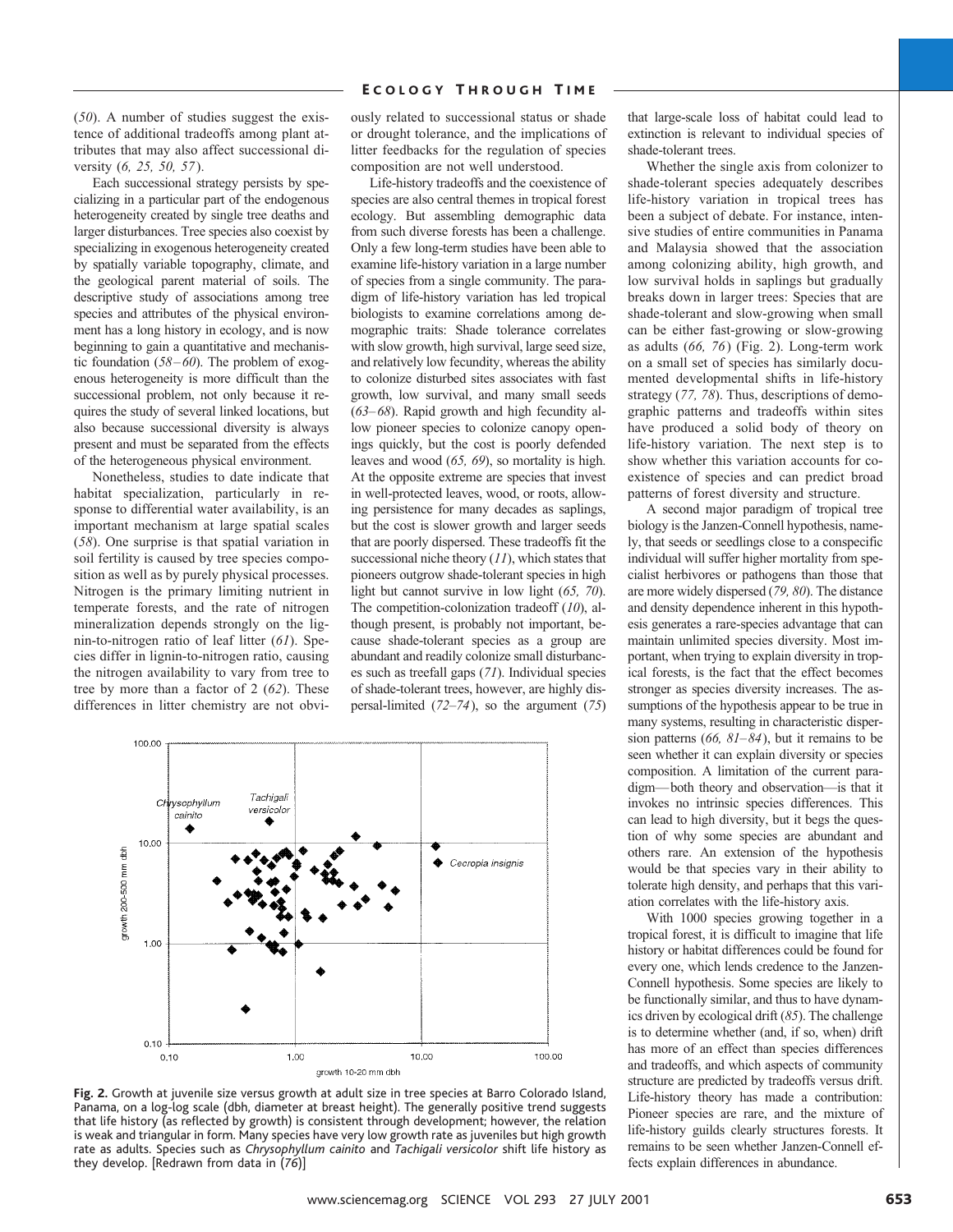#### **Ecosystem Consequences of Interspecific Variation in Demographic Traits**

What are the consequences of this diversity of plant traits for ecosystem processes? A longterm study of the dynamics of grasslands suggests that greater diversity may lead to greater stability of total community biomass but may simultaneously destabilize abundances of individual species (*86, 87*). Although there are a large number of alternative explanations for the patterns observed [e.g., (*88*)], this research has sparked a theoretical re-exploration of diversity-stability-productivity relations. This work has built on the classical work of May (*89*) and has used more recent tradeoff-based models of multispecies competition and coexistence via habitat heterogeneity (*90*). It has shown that the stabilizing effects of diversity on total community attributes can come, in part, from statistical averaging effects (*91*). Stability is also conferred by the ability of one species to increase and, at least partially, take the place of a competitor that has been harmed by some perturbation. In both cases, diversity has such effects only if species differ in their traits, indicating that the most important relevant measure of diversity is the among-species variance in functional attributes (*90*)*.*

A variety of experimental studies of grassland communities, both in short-term growth chamber or greenhouse settings (*92, 93*) and in longer term field experiments (*94–96*), have shown that greater plant diversity is associated with greater community productivity. A large number of alternative hypotheses have been proposed as explanations for such patterns [e.g., (*88, 90, 92–95, 97–101*)]. Some of these use models of coexistence based on tradeoffs in species abilities to exploit limiting resources, and they predict that greater diversity should lead to greater community productivity [e.g., (*90*)]. This would occur because greater diversity increases the range of ways that species exploit limiting resources, leading to more complete use of the limiting resources.

The relation between plant productivity and herbivore impact is the subject of an unresolved debate (*102*). There is a school of thought that this relation is a fundamental ecosystem property (*103*); others argue that the patterns are weak and equivocal. Herbivore impact is argued to be low in unproductive systems because these can support only very low herbivore densities, and the plant traits associated with low productivity also serve to make the plants unpalatable to herbivores (e.g., small, long-lived leaves, low in nitrogen and high in secondary compounds). At high plant productivity, herbivore impact is minimal, because herbivore productivity is so high that natural enemy populations are able to maintain herbivore populations at low densities. Only at intermediate productivities are herbivores common enough to reduce total plant biomass (herbivore

numbers peak here because productivity is too low to support influential natural enemy populations). The evidence for this is reasonably strong in tundra ecosystems (*103*), and recent experimental work using microorganisms in chemostats (*104*) suggests that it might be of more general importance.

For a given level of primary productivity, variations in trophic structure can have striking effects on plant community structure. The evidence for this is very strong in freshwater lakes, where the trophic components are phytoplankton, zooplankton, planktivorous fish, and top carnivorous fishes (*105*). This simplicity is not seen in terrestrial plant communities where the primary producers are large and often very long-lived plants (*102*). Nevertheless, there are several examples of keystone herbivores in terrestrial systems [e.g., seed-feeding rodents in desert grasslands (*106*), rabbits in mesic grasslands (*107*), lemmings in arctic tundra (*103*)].

All of this might seem to suggest that causation flows from species traits to species abundances to ecosystem functioning, but other work in grasslands shows that this would be an overly simple perspective. For instance, invasion of a fire-susceptible grass into Hawaii led to greatly increased fire frequency, which then led to the loss of much of the native flora that was fire-sensitive (*108*). Similarly, invasion of an N-fixing shrub into Hawaii led to major increases in soil N availability, which then favored invasion by other exotic plant species that had high N requirements (*109*). In Minnesota grasslands, decreased densities of a mammalian browser (deer) led to large increases in an otherwise rare legume, which had fixed sufficient N after a decade to double soil fertility and grassland productivity (*110*).

#### **Conclusions**

Long-term work in vegetation dynamics has shown the potential insights that can come from studying the mechanisms of interspecific interaction in the context of the tradeoffs that organisms face in dealing with the constraints imposed by their habitats  $(1-6)$ . There is increasing evidence that these tradeoffs influence the general patterns of succession and the maintenance of diversity within communities. The consistency of the successional patterns observed across widely different ecosystems demonstrates that strong deterministic processes are at work. However, within mature communities, species may be more similar in their traits, making the forces that operate weaker and leading to slower dynamics after perturbation. If a wide range of guilds within these communities have slow dynamics (and hence approximate neutrality), it will be difficult to assess the predictive ability of neutral models, such as those developed by Hubbell (*111*).

The focus on patterns of life-history variation that naturally arise through allocation constraints or through evolutionary considerations is leading to a predictive theory of vegetation dynamics. Further insights into vegetation dynamics are likely to come from an expanded synthesis of evolution, population, community, and ecosystem ecology; from additional comparative, observational, and experimental studies; and from theory that links these together.

#### **References**

- 1. P. J. Grubb, *Biol. Rev.* **52**, 107 (1977).
- 2. P. L. Chesson, N. Huntly, *Ann. Zool. Fenn.* **25**, 5 (1988).
- 3. D. Tilman, S. Pacala, in *Species Diversity in Ecological Communities,* R. E. Ricklefs, D. Schluter, Eds. (Univ. of Chicago Press, Chicago, 1993), pp. 13–25.
- 4. J. H. Connell, R. O. Slatyer, *Am. Nat.* **111**, 1119 (1977).
- 5. J. P. Grime, *Plant Strategies and Vegetation Processes* (Wiley, Chichester, UK, 1979).
- 6. D. Tilman, *Plant Strategies and the Dynamics and Structure of Plant Communities*, vol. 26 of *Monographs in Population Biology* (Princeton Univ. Press, Princeton, NJ, 1988).
- 7. H. A. Gleeson, *Ecology* **8**, 299 (1927).
- 8. F. E. Clements, *Plant Succession and Indicators* (H. W. Wilson, New York, 1928).
- 9. R. H. MacArthur, E. O. Wilson, *The Theory of Island Biogeography* (Princeton Univ. Press, Princeton, NJ, 1967).
- 10. D. Tilman, *Ecology* **75**, 2 (1994).
- 11. S. W. Pacala, M. Rees, *Am. Nat.* **152**, 729 (1998). 12. D. L. Venable, C. E. Pake, A. C. Caprio, *Plant Species Biol.* **8**, 207 (1993).
- 13. L. A. Turnbull, M. Rees, M. J. Crawley, *J. Ecol.* **87**, 899 (1999).
- 14. M. Rees, P. J. Grubb, D. Kelly, *Am. Nat.* **147**, 1 (1996).
- 15. M. Rees, *J. Ecol.* **83**, 857 (1995).
- 16. A. Jakobsson, O. Eriksson, *Oikos* **88**, 494 (2000).
- 17. M. Westoby, E. Jurado, M. Leishman, *Trends Ecol. Evol.* **7**, 368 (1992).
- 18. L. Turnbull, M. J. Crawley, M. Rees, *Oikos* **88**, 225 (2000).
- 19. O. Eriksson, *Ecography* **20**, 559 (1997). 20. Q. Guo, J. H. Brown, T. J. Valone, S. D. Kachman, *Ecology* **81**, 2149 (2000).
- 21. P. J. Grubb, D. Kelly, J. Mitchley, in *The Plant Community as a Working Mechanism,* E. I. Newman, Ed. (Blackwell Scientific, Oxford, 1982), pp. 79 –97.
- 22. J. Ehrlen, O. Eriksson, *Ecology* **81**, 1667 (2000).
- 23. O. Eriksson, A. Jakobsson, *J. Ecol.* **86**, 922 (1998).
- 24. K. Kiviniemi, O. Eriksson, *Oikos* **86**, 241 (1999).
- 25. M. Rees, *Nature* **366**, 150 (1993).
- 26. Q. Guo, D. B. Thompson, T. J. Valone, J. H. Brown, *Oikos* **73**, 251 (1995).
- 27. K. Thompson, *New Phytol.* **106**, 23 (1987).
- 28. A. M. Wilson, K. Thompson, *Funct. Ecol.* **3**, 297 (1989).
- 29. P. L. Chesson, *Philos. Trans. R. Soc. London Ser. B* **330**, 165 (1990).
- 30. C. E. Pake, D. L. Venable, *Ecology* **76**, 246 (1995).
- 31. iiii, *Ecology* **<sup>77</sup>**, 1427 (1996).
- 32. D. L. Venable, J. S. Brown, *Am. Nat.* **131**, 360 (1988).
- 33. R. B. McKane, D. F. Grigal, M. P. Russelle, *Ecology* **71**, 1126 (1990).
- 34. D. Tilman, *Ecology* **78**, 81 (1997).
- 35. B. M. Bolker, S. W. Pacala, *Am. Nat.* **153**, 575 (1999).
- 36. M. J. Crawley, *Philos. Trans. R. Soc. London Ser. B* **330**, 125 (1990).
- 37. G. R. Edwards, M. J. Crawley, *J. Ecol.* **87**, 423 (1999).
- 38. M. Proulx, A. Mazumder, *Ecology* **79**, 2581 (1998).
- 39. S. W. Pacala, M. J. Crawley, *Am. Nat.* **140**, 243 (1992).
- 40. L. H. Fraser, J. P. Grime, *J. Ecol.* **87**, 514 (1999).
- 41. S. J. McNaughton, in *Serengeti: Dynamics of an Ecosystem,* A. R. E. Sinclair, M. Norton-Griffiths, Eds. (Univ. of Chicago Press, Chicago, 1979), pp. 46 – 81.
- 42. M. J. Crawley, *Herbivory: The Dynamics of Animal-Plant Interactions*, vol. 10 of *Studies in Ecology* (Blackwell, Oxford, 1983).